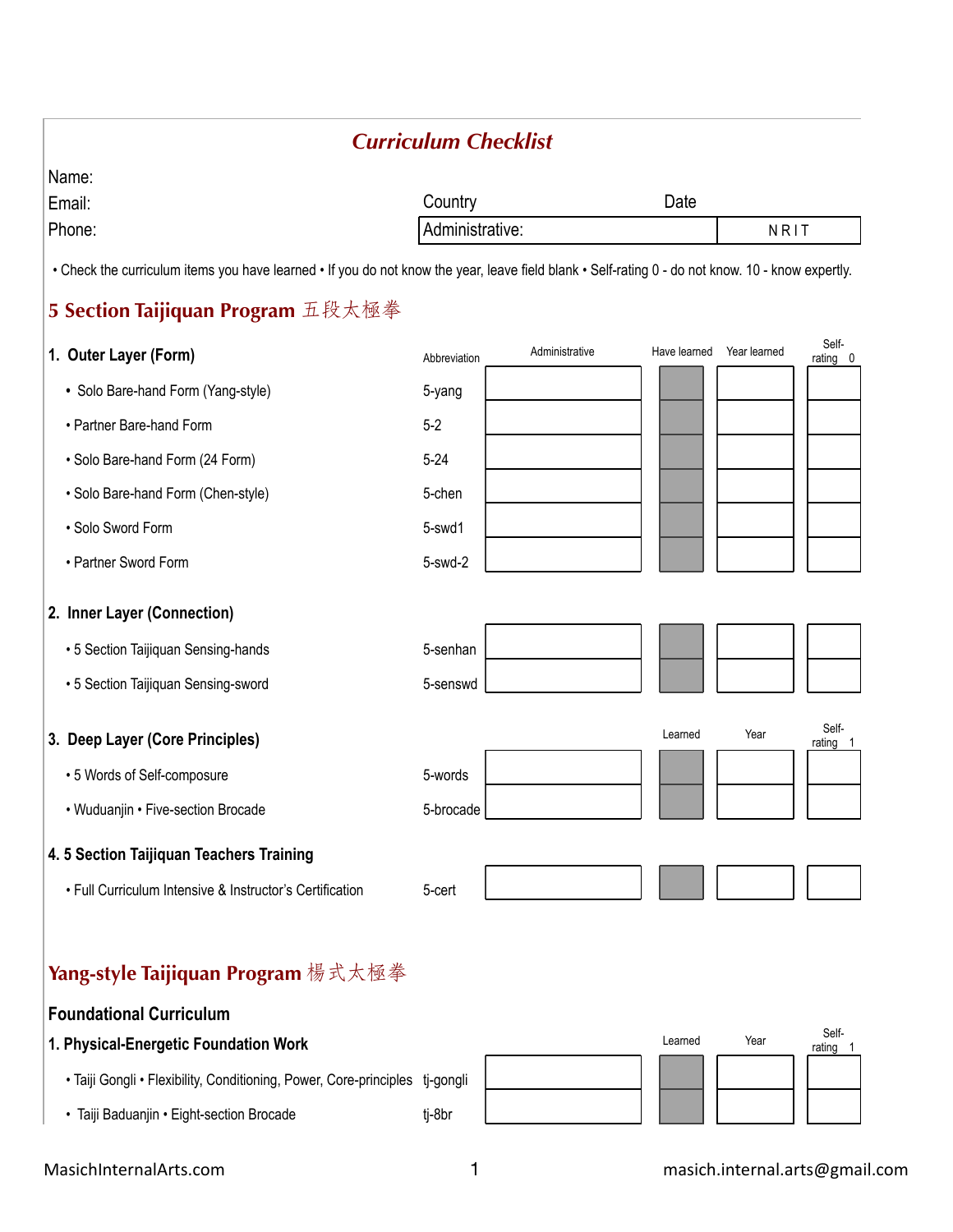| · Taiji Seated Neigong · Breath Placement Method | tj-sit-breath |         |      |                   |
|--------------------------------------------------|---------------|---------|------|-------------------|
| · Taiji Seated Neigong · Qi Circulation Method   | tj-sit-qi     |         |      |                   |
| <b>Bare-hand Curriculum</b>                      |               |         |      | Self-             |
| 1. Solo                                          |               | Learned | Year | rating 1          |
| • 37 Essential Single Forms (Progressive Method) | 37-prog       |         |      |                   |
| • Taiji 108 Long-boxing Solo Form                | 108           |         |      |                   |
| 2. Push-hands                                    |               |         |      |                   |
| • Taiji Sensing-hands                            | tj-senhan     |         |      |                   |
| • Eight Disc-framed Fixed-step Push-hands        | $1 - 8$       |         |      |                   |
| • Four-squares Push-hands                        | 4-hands       |         |      |                   |
| • Four-squares Push-hands (eight reversals)      | 8-change      |         |      |                   |
| • Four-corners Push-hands                        | dalu          |         |      |                   |
| 3. Applications                                  |               |         |      |                   |
| • 37 Essential Single Forms (Traditional Method) | 37-trad       |         |      |                   |
| • Taiji Hitting-hands                            | dashou        |         |      |                   |
| · Taiji 88 Sparring Form                         | 88            |         |      |                   |
| <b>Apparatus Curriculum</b>                      |               |         |      |                   |
| 1. Dagger                                        |               | Learned | Year | Self-<br>rating 1 |
| • Thirteen-powers Taiji Dagger Solo Form         | solo-dagr     |         |      |                   |
| • Thirteen-powers Taiji Dagger Method            | 13-dagr       |         |      |                   |
| 2. Sabre                                         |               |         |      |                   |
| • Taiji Sabre Solo Form (13)                     | 13f-sabr      |         |      |                   |
| · Taiji Solo Form (32)                           | 32f-sabr      |         |      |                   |
| • Taiji Sabre Applications Form                  | sabr-apps     |         |      |                   |
| • Thirteen-powers Taiji Sabre Method             | 13-sabr       |         |      |                   |
| 3. Straight-sword                                |               |         |      |                   |
| · Taiji Straight-sword Solo Form (54)            | 54f-swd       |         |      |                   |
| • Taiji Sensing-sword                            | tj-senswd     |         |      |                   |
|                                                  |               |         |      |                   |

### MasichInternalArts.com 2 masich.internal.arts@gmail.com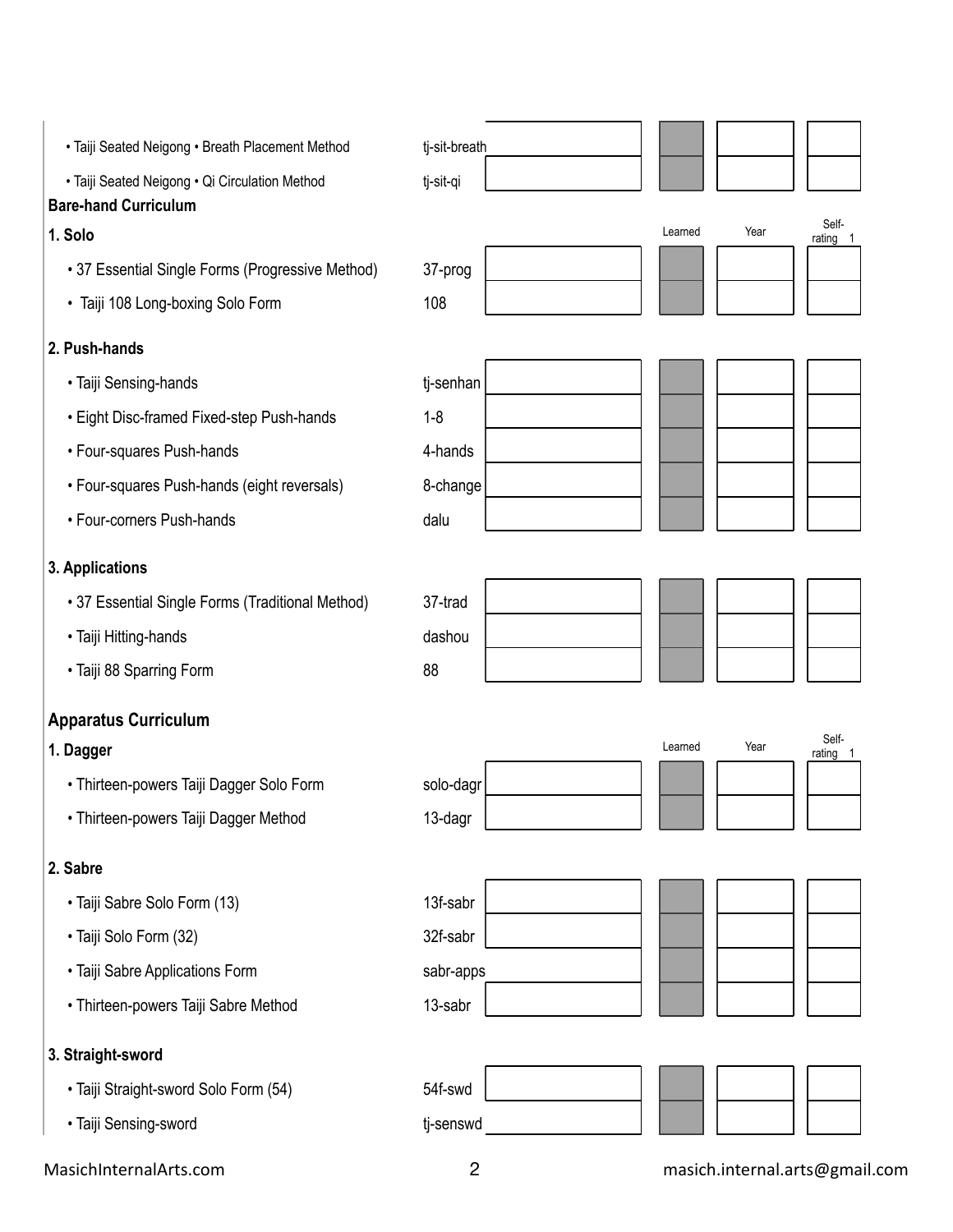

#### **Xingyiquan & Baguazhang Program** 形意拳, 八卦掌

### **1. Xingyiquan** Year

- Xingyiquan Five-fists **xy-5-fist**
- Xingyiquan Linking-fists **xy-linkfist**
- Xingyiquan Sparring Exercises **xy-spar**
- Xingyiquan Peaceful-body Cannon variable xy-anpao

#### **2. Baguazhang**

- Baguazhang Eight Mother-palms bg-moplm
- Baguazhang Eight Palm-changes bg-plmch
- Baguazhang Sparring Exercises bg-spar
- Baguazhang Eight Palm-changes Partner Form bg-ptnr





Selfrating 1 to 10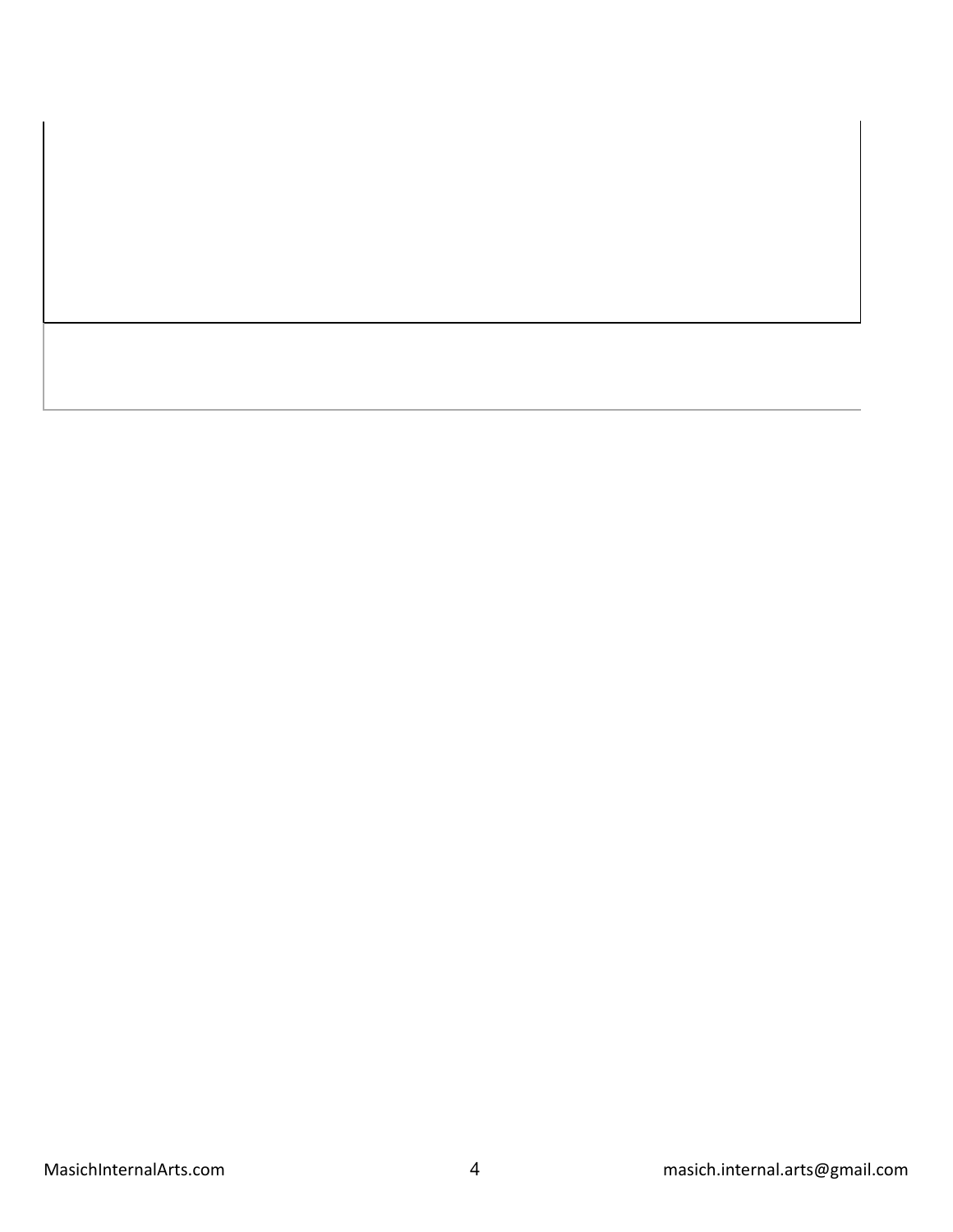$\overline{\phantom{a}}$ 

 $\overline{\phantom{a}}$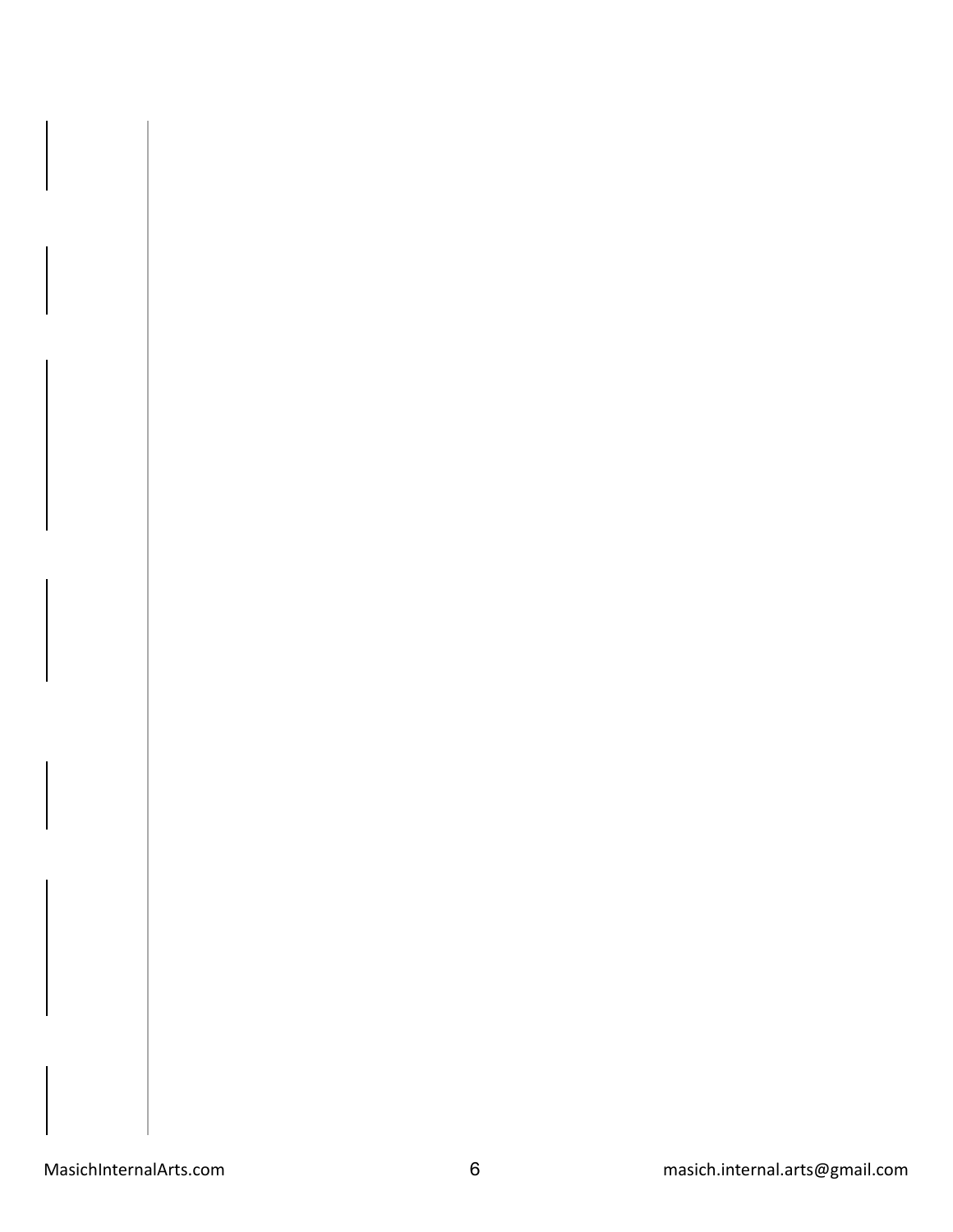$\overline{\phantom{a}}$